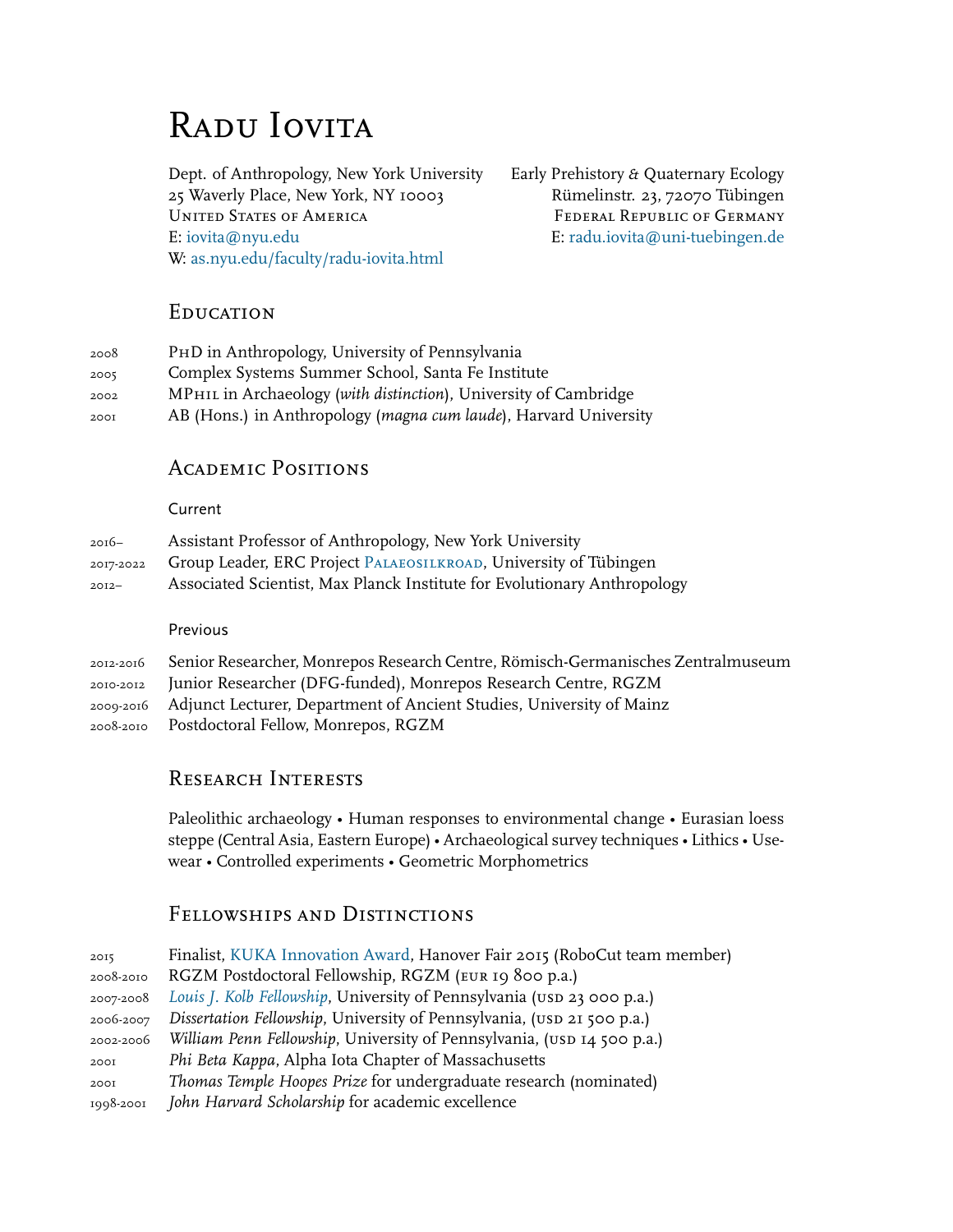# **GRANTS**

Primary beneficiary: usd 2.1 million Partial (co-PI): usd 4.8 million

- 2017-2018 New York University, University Challenge Research Fund, *Stone Age Tribology: new approaches to wear formation in ancient stone implements, usp 13 000*
- 2017-2022 European Research Council (ERC), Palaeosilkroad*[: Reconstructing Upper Pleistocene](https://www.palaeosilkroad.eu) [Hominin Dispersals and Adaptations in Central Asia](https://www.palaeosilkroad.eu)*, eur 1 497 643
- 2017-2018 Leakey Foundation, *Pioneers in the foothills: excavations at early Upper Paleolithic Maibulak (Kazakhstan)*, usp 24 550
- 2016-2020 Leibniz Association (with F. Daim, S. Gaudzinski), *Traceology at the Roman-Germanic Central Museum (RGZM)*. Research infrastructure grant, eur 4.4 million
- <sup>2015</sup> German Academic Exchange Service (DAAD) Travel Grant, eur 1 989
- 2014-2017 ETH-Zürich Research Grant (PI: J. Buchli), *Robots carving a window to the human past: towards robot-aided paleoanthropology*, CHF 228 000
- 2013 DAAD University Lecturer Exchange Program (Al-Farabi Kazakh National University, Kazakhstan), eur 700
- <sup>2012</sup> DAAD Travel Grant, eur 1 450
- <sup>2011</sup> Fritz-Thyssen Foundation, *Stone Age Weaponry Workshop*, eur 14 000
- 2010-2012 German Research Foundation (DFG), *Neandertal Projectile Technology*, eur 146 000. Co-PIs: Sabine Gaudzinski-Windheuser (RGZM) & Frank Jäger (PTB)
- 2010-2012 Max Planck Society, *Lower Danube Survey for Paleolithic Sites*, eur 27 000
- <sup>2009</sup> DAAD Travel Grant, eur 1 400
- 2006-2007 NSF Dissertation improvement grant (BCS #0624962), usd 12 000
- <sup>2005</sup> Department of Anthropology Field Funds, University of Pennsylvania, usp 3 000
- <sup>2000</sup> Radcliffe Traveling Fellowship, *Polynesian Exchange Networks*, usd 2 000
- <sup>2000</sup> Harvard College Research Program *Polynesian Exchange Networks*, usd 1 000

# **PUBLICATIONS**

*Citation metrics - February 9, 2019*: **758 citations** | [Google Scholar](https://scholar.google.de/citations?user=FXdPCQEAAAAJ&hl=de&oi=ao) **H-index 15**  $\approx$  denotes corresponding author  $\mid$  G graduate  $\mid$  U undergraduate student co-author

Edited Volumes (peer-reviewed)

- n.d. 2. Marreiros, J., Pereira, T., **Iovita, R.** (Eds.) *Controlled experiments in lithic technology and function*. Partially completed issue of*Archaeological and Anthropological Sciences*, Springer.
- 2016 1. **Iovita, R.** and K. Sano (Eds.) *Multidisciplinary approaches to the study of Stone Age weaponry*, Vertebrate Paleobiology and Paleoanthropology, Springer, Dordrecht. **11 citations**

## Peer-Reviewed Articles

in press 27. Calandra, I., Schunk, L., Rodriguez<sup>G</sup>, A., Gneisinger, W., Pedergnana, A., Paixao, E., **Iovita, R.**, Marreiros, J. Back to the edge: relative coordinate system for use-wear analysis. *Archaeological and Anthropological Sciences*, Springer.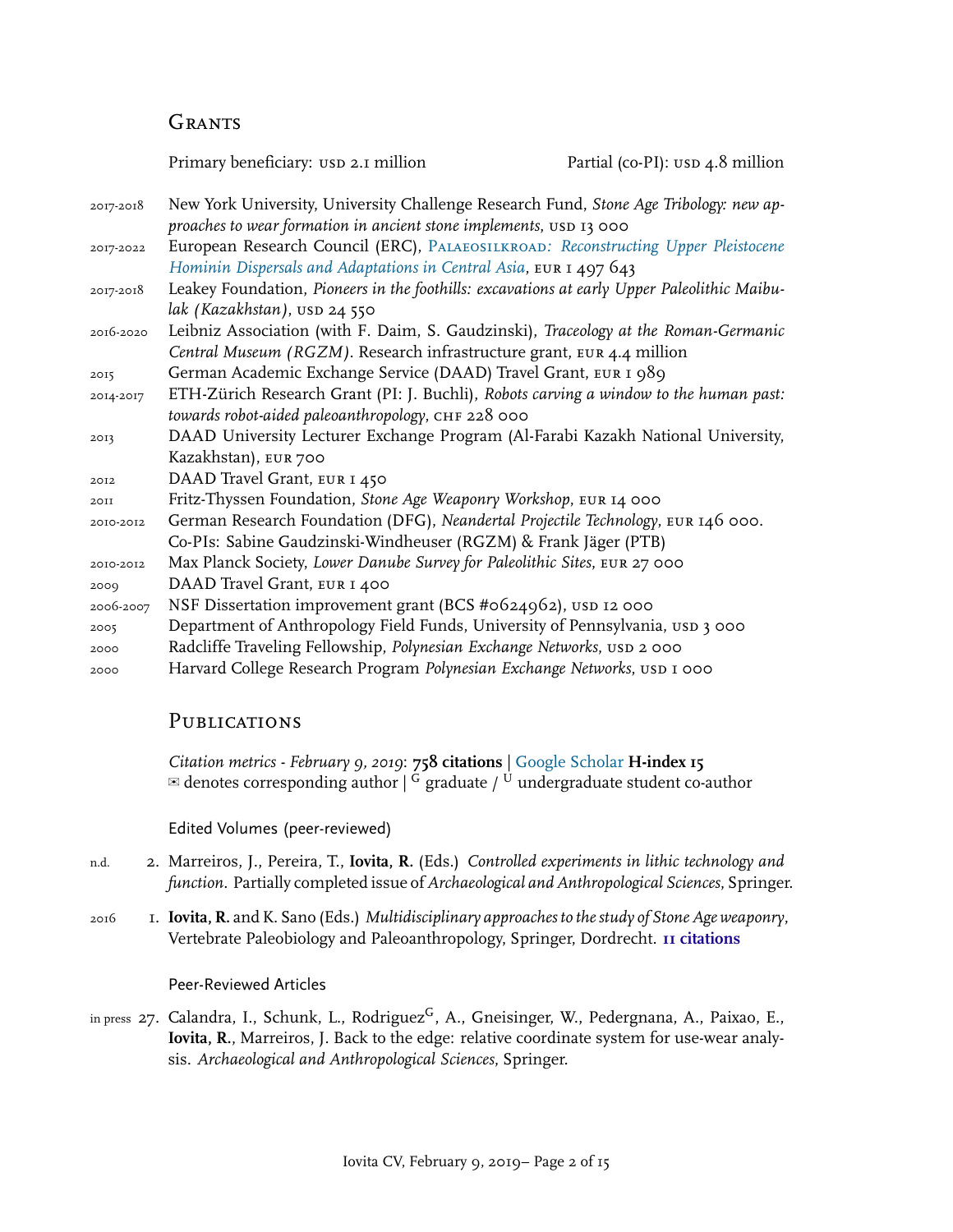- <sup>2018</sup> 26. PflegingG, J., **Iovita, R.**, Buchli, J. Influence of force and duration on stone tool wear: results from experiments with a force-controlled robot. *Archaeological and Anthropological Sciences*. [[doi\]](https://doi.org/10.1007/s12520-018-0729-0)
- <sup>2018</sup> 25. Gaudzinski-Windheuser, S., Noack, E.S., Pop, E., Herbst, C., PflegingG, J., Buchli, J., Jacob, A., Enzmann, F., Kindler, L., **Iovita, R.**, Street, M., Roebroeks, W., 2018. Evidence for close-range hunting by last interglacial Neanderthals. *Nature Ecol Evol* 2, 1087–1092. **2 citations**
- 2018 24. Fitzsimmons, KE, T. Sprafke, C. Zielhofer, C. Günter, J.-M. Deom, R. Sala, and **R. Iovita**. Loess accumulation in the Tian Shan piedmont: implications for palaeoenvironmental change in arid Central Asia." *Quatern Int* 469A:30-43. **15 citations**
- 2017 23. Fitzsimmons, K.E., **Iovita, R.**, Sprafke, T., Glantz, M., Talamo, S., Horton, K., Beeton, T., Alipova, S., Bekseitov, G., Ospanov, Y., Deom, J.-M., Sala, R., Taimagambetov, Z. A chronological framework connecting the early Upper Palaeolithic across the Central Asian piedmont. *J Hum Evol* 113, 107–126. **1 citation**
- 2017 22. **Iovita, R.**, I. Tuvi-Arad, M.-H. Moncel, J. Despriée, P. Voinchet, and J.-J. Bahain. High handaxe symmetry at the beginning of the European Acheulian: The data from la Noira (France) in context. *PLoS One* [\[html\]](http://dx.doi.org/10.1371/journal.pone.0177063) **6 citations** [\[doi\]](http://dx.doi.org/10.1007/s10816-016-9297-8) **2 citations**
- 2017 21. Dobos, A. and **R. Iovita** La première colonisation préhistorique de la région du Nord du Danube. In *Identités culturelles et systèmes techniques au Paléolithique ancien: quelle actualité?*, R. Rocca, L. De Weyer, B. Chevrier, and E. Nicoud (Eds). @rchéo-éditions, Paris.
- 2016 20. Dibble, H.L., Holdaway, S.J., Braun, D.R., Douglass, M., **Iovita, R.**, Lin, S., McPherron, S.P., Olszewski, D., Rezek, Z., Sandgathe, D. [alphabetically listed after 2nd author] "Major Fallacies Surrounding Stone Artifacts and Assemblages," 1-39. *J Arch Meth Th*. [DOI] **29 citations**
- 2016 19. Dobos, A. and **R. Iovita**. The Lower Paleolithic of Romania revisited: new evidence from the site of Dealul Guran. In *Paleoanthropology of the Balkans and Anatolia*, K. Harvati and M. Roksandic (Eds.), Vertebrate Paleobiology and Paleoanthropology, Springer, Dordrecht, pp. 171-186. [DOI] 8 citations
- 2016 18. **Iovita, R.** and K. Sano. Summary and Conclusions: 20 years since Knecht: advances in the study of Stone Age weapons In *Multidisciplinary approaches to the study of Stone Age weaponry*, R. Iovita and K. Sano (Eds.), Vertebrate Paleobiology and Paleoanthropology, Springer, Dordrecht. [DOI]
- 2016 17. **Iovita, R.**, H. Schönekeß, S. Gaudzinski-Windheuser, and F. Jäger. Identifying weapon delivery systems using macrofracture analysis and fracture propagation velocity: a controlled experiment. In *Multidisciplinary approaches to the study of Stone Age weaponry*, R. Iovita and K. Sano (Eds.), Vertebrate Paleobiology and Paleoanthropology, Springer, Dordrecht, pp. 13-27. [DOI] [PDF] 16 citations
- <sup>2015</sup> 16. PflegingG, J., M. Stücheli, **R. Iovita**✉, and J. Buchli. Dynamic monitoring reveals motor task characteristics in prehistoric technical gestures. *PloS One* 10(8): e0134570. [\[html\]](http://journals.plos.org/plosone/article?id=10.1371/journal.pone.0134570).**>1300 views 3 citations**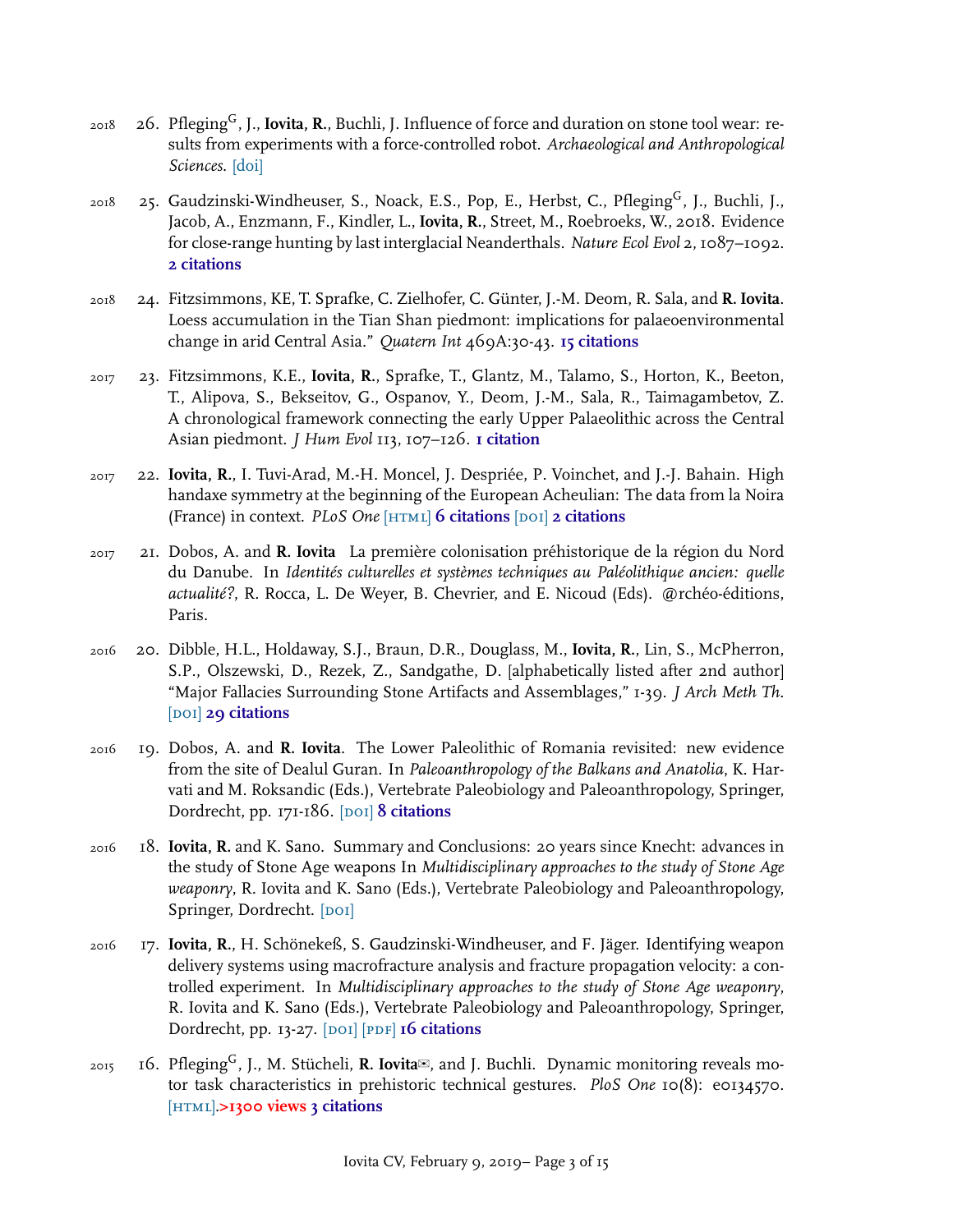- 2015 15. Dobos, A. and **R. Iovita**, 2015. Paleoliticul inferior din România: o reevaluare din perspectiva descoperirilor din situl Dealul Guran. *Materiale si cercetari arheologice* SN. XIX, 5–17.
- 2015 14. Rolett, B., E. W. West, J. M. Sinton, and **R. Iovita** Voyaging in the East Polynesian homeland: New evidence from the Hawaiki core area *J Archaeol Sci* 53: 459–471. [PDF] 16 **citations**
- 2014 13. **Iovita, R.** The role of edge angle maintenance in explaining technological variation in the production of Late Middle Paleolithic bifacial and unifacial tools *Quatern Int* 350:105– 115. [\[doi\]](http://dx.doi.org/10.1016/j.quaint.2014.08.032) [\[pdf\]](https://www.academia.edu/8267544/The_role_of_edge_angle_maintenance_in_explaining_technological_variation_in_the_production_of_Late_Middle_Paleolithic_bifacial_and_unifacial_tools) **16 citations**
- 2014 12. **Iovita, R.**, A. Dobos, K. E. Fitzsimmons, M. Probst, U. Hambach, M. Robu, M. Vlaicu, and A. Petculescu. Geoarchaeological prospection in the loess steppe: preliminary results from the Lower Danube Survey for Paleolithic Sites (LoDanS). *Quatern Int* 351:98- 114. [\[doi\]](http://dx.doi.org/10.1016/j.quaint.2013.05.018) [\[pdf\]](http://academia.edu/3655538/Geoarchaeological_prospection_in_the_loess_steppe_Preliminary_results_from_the_Lower_Danube_Survey_for_Paleolithic_Sites_LoDanS_) **15 citations**
- 2014 11. **Iovita R.**, H. Schönekeß, S. Gaudzinski-Windheuser, and F. Jäger Projectile impact fractures and launching mechanisms: results of a controlled ballistic experiment using replica Levallois points. *J Archaeol Sci 48*: 73-83. [DOI] [PDF] 38 citations
- 2013 10. Fitzsimmons, K. E., U. Hambach, D. Veres, **R. Iovita**. The Campanian Ignimbrite eruption: new data on volcanic ash dispersal and its potential impact on human evolution. *PLoS ONE* 8(6): e65839. [\[html\]](http://dx.doi.org/10.1371/journal.pone.0065839) **49 citations >12000 views**
- 2012 9. **Iovita, R.**, K. E. Fitzsimmons, A. Dobos, U. Hambach, A. Hilgers, and A. Zander Dealul Guran: evidence of Lower Paleolithic occupation of the southeast European loess steppe. *Antiquity* 86(334): 973-989. [\[pdf\]](http://rgzm.academia.edu/RaduIovita/Papers/1835276/Dealul_Guran_evidence_for_Lower_Paleolithic_MIS_11_occupation_of_the_Lower_Danube_loess_steppe) **17 citations**
- 2011 8. **Iovita, R.** Shape variation in Aterian tanged tools and the origins of projectile technology: a morphometric perspective on stone fool function. *PLoS One* 6(12): e29029. [\[html\]](http://dx.plos.org/10.1371/journal.pone.0029029) **61 citations >8300 views**
- 2011 7. **Iovita, R.** and S. P. McPherron The handaxe reloaded: a morphometric reassessment of Acheulian and Middle Paleolithic handaxes. *J Hum Evol* 61: 61-74. [\[pdf\]](http://rgzm.academia.edu/RaduIovita/Papers/450888/The_handaxe_reloaded_a_morphometric_reassessment_of_Acheulian_and_Middle_Paleolithic_handaxes) **87 citations**
- 2011 6. Rezek, Z., S. Lin, **R. Iovita**, and H. Dibble The relative effects of core surface morphology on flake shape and other attributes. *J Archaeol Sci* 38 (6): 1346-1359. [PDF] 51 **citations**
- 2010 5. **Iovita, R. P.** Comparing stone tool resharpening trajectories with the aid of Elliptical Fourier Analysis. In *New Perspectives on Old Stones: Analytical Approaches to Palaeolithic Technologies*, S.J. Lycett and P. Chauhan (Eds.), pp. 235-253. Springer, Dordrecht. [\[link\]](http://www.springerlink.com/content/l6818w8277xj753k/) [\[pdf\]](http://ow.ly/REbrh) **49 citations**
- 2009 4. **Iovita, R. P.** Ontogenetic scaling and lithic systematics: method and application. *J Archaeol Sci* 36(7): 1447-1457. [\[pdf\]](https://sites.google.com/site/raduiovita/IovitaOntogeneticScalingJAS2009.pdf?attredirects=0) **49 citations**
- 2009 3. **Iovita, R. P.** Re-evaluating connections between the Early Upper Paleolithic of Northeast Africa and the Levant: technological differences between the Dabban and the Emiran. In *Transitions in Prehistory: Papers in Honor of Ofer Bar-Yosef*, J. Shea and D. Lieberman (Eds.), pp. 125-142. Oxbow Books, Oxford. [\[pdf\]](https://www.academia.edu/attachments/3239782/download_file?st=MTQ0NDMzNDAzMywxNzguMjUuMjAuODIsMjE4MzYz&s=profile) **12 citations**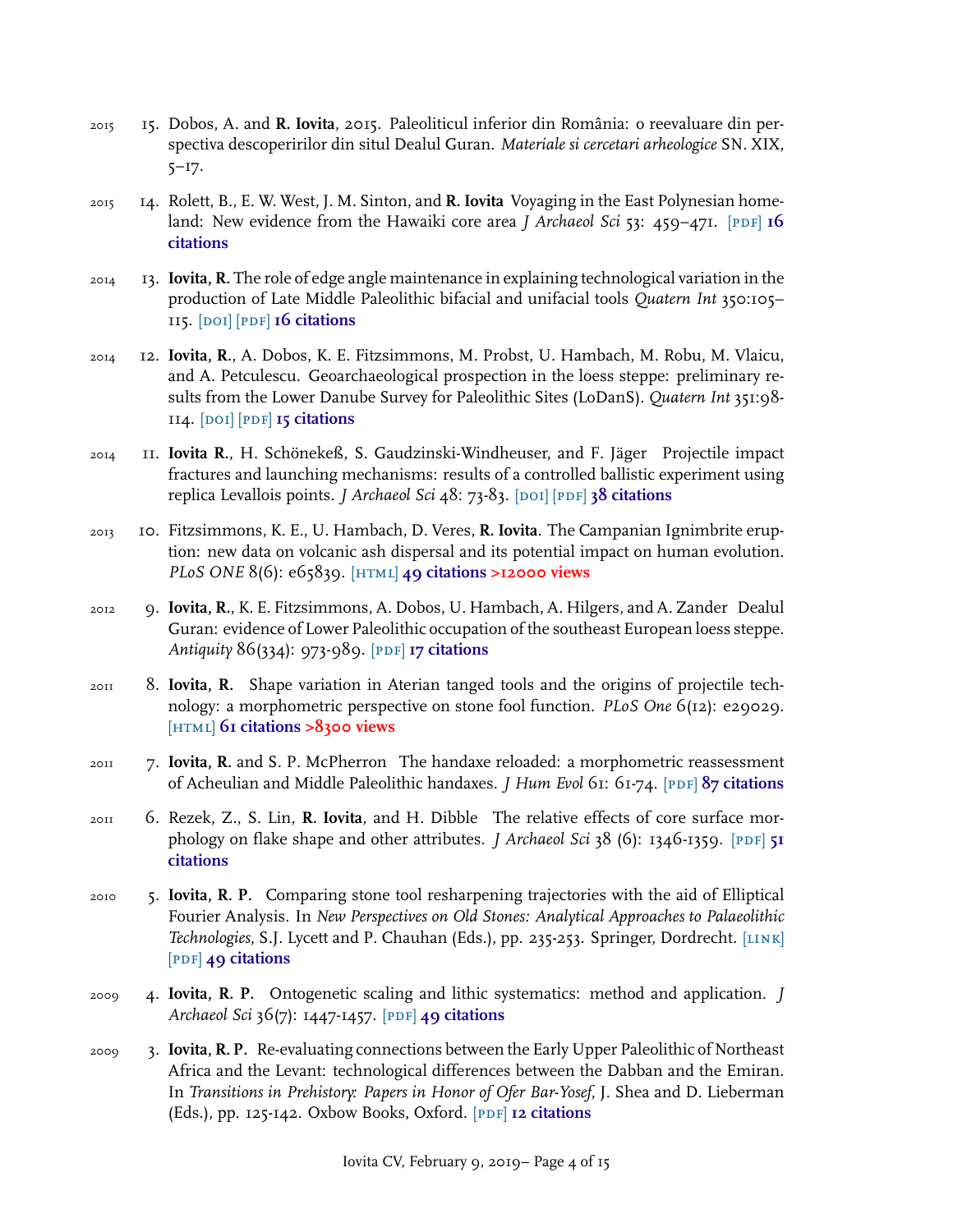- 2005 2. Dibble, H.L., U. A. Schurmans, **R.P. Iovita**, and M. McLaughlin The measurement and interpretation of cortex in lithic assemblages. Am Antiquity 70 (3): 545-560. [PDF] **112 citations**
- 2004 1. **Iovita, R. P.** and T. G. Schurr Reconstructing the origins and migrations of diasporic populations: the case of the European Gypsies. Am Anthropol 106 (2):  $267-281$ . [PDF] **52 citations**

Other Publications

- 2006 2. **Iovita, R. P.** Review of "Transitions before The Transition: Evolution and Stability in the Middle Paleolithic and Middle Stone Age", E. Hovers and S. L. Kuhn (Eds.). *Paleoanthropology* 2006, pp. 86-88. [PDF]
- 2005 1. Augenblick, E., A. Heuvelink, **R. Iovita**, and G. Ritchie "The emergence of differentiating signals within groups." Complex Systems Summer School Final Project Papers, Santa Fe Institute, Santa Fe, NM. [PDF]

Field Reports

- 2018 5. **Iovita, R.**, Varis, A., Coco, E., Vandenberghe, D., Friedrich, R., Schoch, W., Belmaker, M., Meng, S., Schunk, L., Taimagambetov, Zh. "New excavations at the Early Upper Paleolithic site of Maibulak, Kazakhstan." Final grant report for L. S. B. Leakey Foundation, 1 December 2018.
- 2015 4. **Iovita, R.**, K. E. Fitzsimmons, T. Sprafke, L. Schunk, E. Ospanov, G. Bekseitov. "New fieldwork at Maibulak, Almaty Province, Kazakhstan." Report submitted to Kazakh National University, Almaty, Kazakhstan, 25 October 2015.
- 2012 3. Zirra, V. V., A. Dobos, **R. Iovita**, S. Gaudzinski-Windheuser, K. Fitzsimmons, J.-J. Hublin, S. McPherron, U. Hambach, A. Petculescu, A. Ciornei. "54. Pestera, Pestera commune, Constanta county, site: Dealu Guran. Chronicle of archaeological research in Romania, 2011 campaign." XLVI-th National Session of Archeological Reports, Târgu Mures, 23- 26 May 2014, National Heritage Institute, Bucharest: 98. (in Romanian)
- 2012 2. Zirra, V. V., A. Dobos, **R. Iovita**, S. Gaudzinski-Windheuser, M. Probst, K. Fitzimmons, J.-J. Hublin, S. McPherron, A. Petculescu, N. Schlösser, K. Weber, C. Nica. "48. Pestera, Pestera commune, Constanta county, site: Dealu Guran. Chronicle of archaeological research in Romania, 2012 campaign." XLVII National Session of Archeological Reports, Craiova, 27-30 May 2013, National Heritage Institute, Bucharest: 101. (in Romanian)
- 2010 1. **Iovita, R. P.**, K. E. Fitzsimmons, U. Hambach, A. Dobos, and R. Dobrescu. "Lower Danube Survey for Paleolithic Sites: a Report of the 2010 Field Season", report submitted to the Max-Planck-Society, Leipzig 10 September 2010.

Theses

- 2008 **Iovita, R. P.** *Ontogenetic scaling in stone tools and its application to European Middle Paleolithic systematics*. PhD Dissertation, University of Pennsylvania, USA. ProQuest Dissertations and Theses. [LINK]
- 2002 **Iovita, R. P.** *The Initial Upper Palaeolithic at Ksar Akil (Lebanon) and Haua Fteah (Libya)*.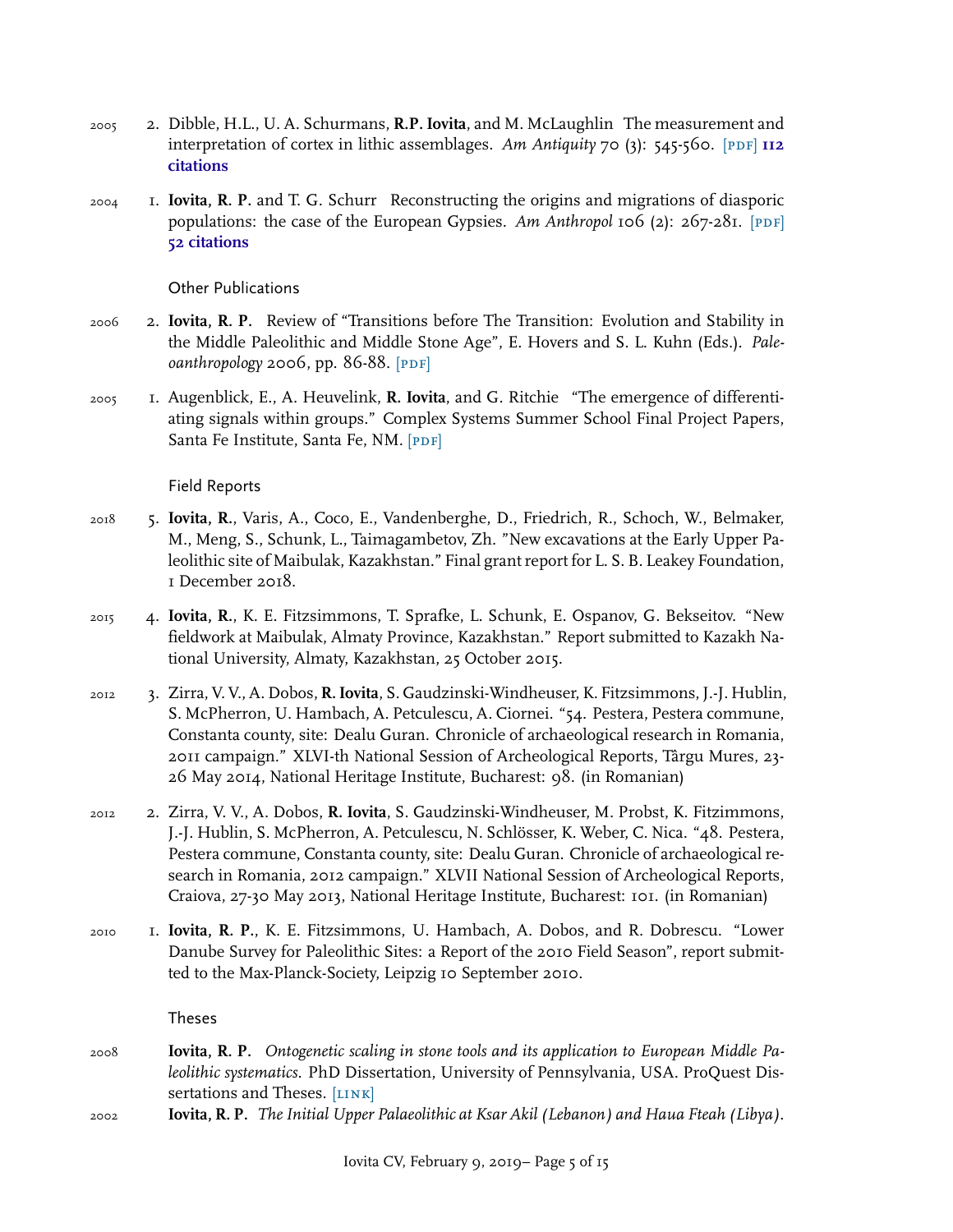MPhil Thesis, University of Cambridge, UK.

2001 **Iovita, R. P.** *The Initial Upper Palaeolithic at Ksar Akil (Lebanon) – a techno-typological analysis of levels XXV – XVIII*. AB Honors thesis, Harvard University, USA.

## Invited Seminars

- 2016 12. "A Paleolithic Silk Road? Hominins, climate, and landscape in Late Pleistocene central Asia." Department of Anthropology, Stony Brook University, 18.11.2016.
- 2016 11. "«Tales of mountains and steppes»: Pleistocene human-environmental interaction in arid central Asia." Department of Anthropology, New York University, 18.02.2016.
- 2015 10. "Microscopic methods for identifying impact traces in obsidian tools." Middle East Technical University, Ankara, Turkey, 20.10.2015.
- 2014 9. "Using secondary fracture characteristics to infer impact velocity in prehistoric stonetipped projectiles." Max-Planck-Institute for Evolutionary Anthropology, Leipzig, Germany, 22.10.2014.
- 2013 8. "New geoarchaeological methods and the potential for Kazakh-German cooperation in the field of paleoanthropology". Al-Farabi Kazakh National University, Almaty, Kazakhstan, 16.05.2013.
- 2013 7. "Robo-cut? Reconstructing Neandertal gestures from wear traces on stone tools using (simple) robots." Agile and Dexterous Robotics Lab, ETH Zürich, Zürich, Switzerland, 7.03.2013.
- 2012 6. "Technological diversity in the Paleolithic: groundwork for querying a patchy record." Department of Anthropology, University of California, Davis, USA, 19.03.2012.
- 2012 5. "Aterian tanged tools: projectile tips or general-purpose edge-tools?." Max-Planck-Institute for Evolutionary Anthropology, Leipzig, Germany, 15.02.2012.
- 2010 4. "The weasels and whales: an investigation of artifact shape variability at Neumark-Nord 2/0", Landesamt für Denkmalpflege, Halle, Germany, 01.08.2010.
- 2009 3. "The Lower Danube Survey for Paleolithic Sites (LoDanS)." Max-Planck-Institute for Evolutionary Anthropology, Leipzig, Germany, 26.11.2009.
- 2009 2. "Diversity in Middle Paleolithic bifacial tools: a use and maintenance perspective." Department of Anthropology, McGill University, Canada, 06.01.2009.
- 2007 1. "Geometric-morphometrics applications to resharpening processes in Mousterian tools." Department of Anthropology, University of Connecticut, CT, USA, 24.11.2007.

# Conference Participation

Workshops and Symposia Organized

2017 *Controlled experiments in lithic technology and function* (with J. Marreiros and T. Perreira), SAA Meetings, Vancouver, Canada.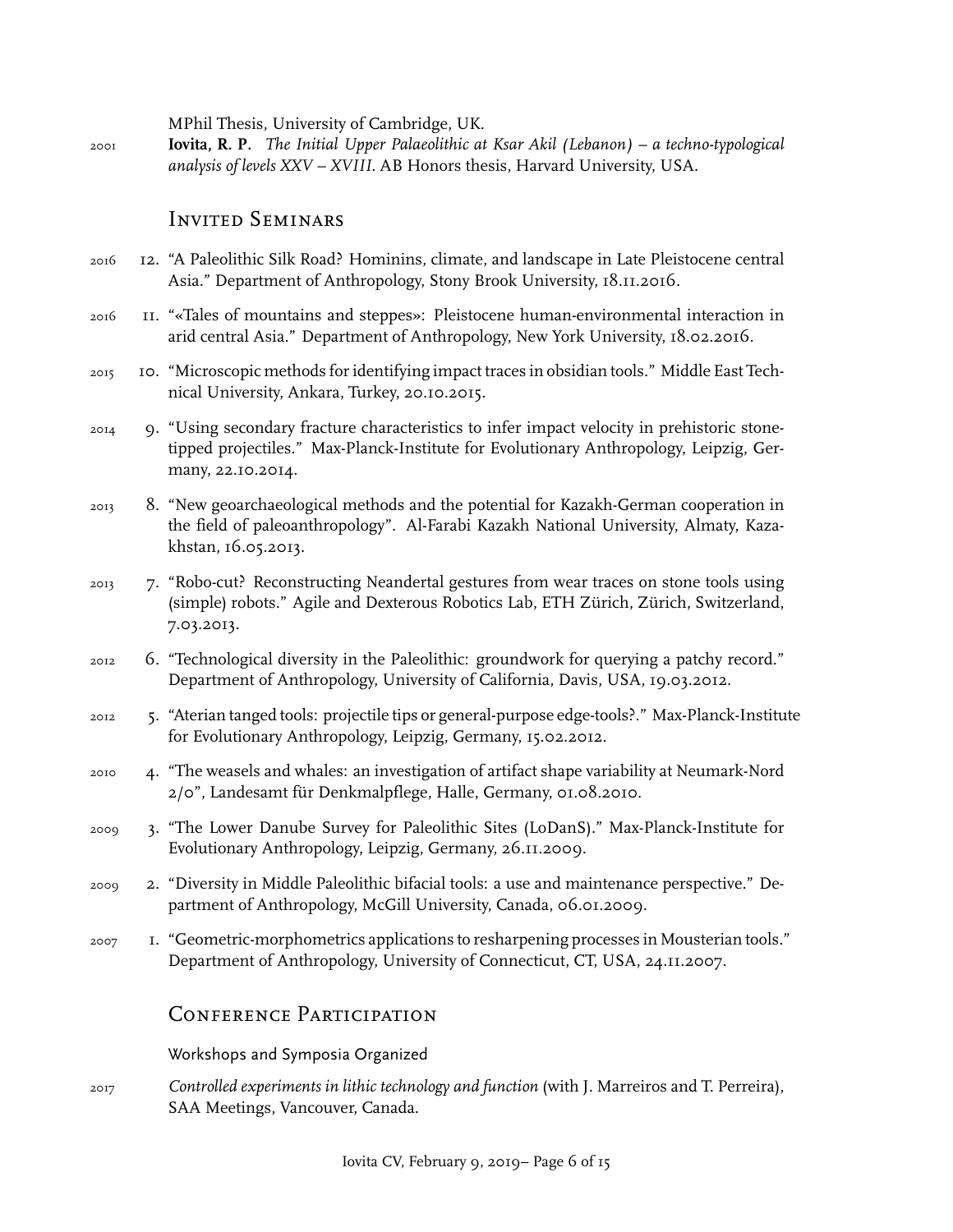- 2015 *[From the shores of the Caspian to the Tian Shan foothills: paleoenvironments and human](http://convention.jtbcom.co.jp/inqua2015/session/h21.html) [behavioral adaptations in Central Asia](http://convention.jtbcom.co.jp/inqua2015/session/h21.html)* (with K. Fitzsimmons), at XIX INQUA Congress, Nagoya, Japan, 26 July-2 August 2015.
- 2011 *[Multidisciplinary Scientific Approaches to the Study of Stone Age Weaponry](https://stoneageweaponry.wordpress.com/)*, Mainz, 19-22 September 2011, funded by the Fritz-Thyssen Foundation.
- 2008 Symposium: *Advances in the study of lithic morphology* (with E. Otarola-Castillo, B. Schoville, E. Fisher), Society for American Archaeology, Vancouver, Canada.

#### Presentations

29 **talks** (2 **keynote**, 2 **plenary**, 10 **invited/inv. symposium**) **9 posters** | G/ <sup>U</sup> denotes graduate/undergraduate student I<sup>st</sup> author

- 2019 41. **Iovita, R.**, Braun, D., Douglass, M., Holdaway, S. J., Lin, S. C., McPherron, S. P., Olszewski, D., Rezek, Z., Sandgathe, D., Dibble, H. L. "Revisiting the evolutionary significance of stone tools," in *The Extended Evolutionary Synthesis and Human Origins: Archaeological Perspectives*, J. K. Murray (ed.), SAA 2019, Albuquerque, April 10-14. [**invited talk**]
- 2018 40. **Iovita, R.**, Cuthbertson, P., Ullmann, T., Taimagambetov, Zh. "New research on the Paleolithic of Kazakhstan: introducing the PALAEOSILKROAD project", *Perspectives on the Prehistory of Central Asia*, Zwyns, N. and Krivoshapkin, A. (Eds.), XVIIIth UISPP Congress, 4-9 June. [**talk**]
- <sup>2018</sup> 39. RodriguezG, A., PflegingG, J., Yanamandra, V. S. S. K., Behera, R. K.,**Iovita, R.** "Abrasive wear formation in different raw materials: a controlled tribological experiment", Association of Wear and Residue Analysts conference, Nice, France, 25.5.2018 [**Pecha-Kucha**]
- <sup>2018</sup> 38. PflegingG, J., **Iovita, R.**, Buchli, J. "Influence of force and duration on stone tool wear: results form experiments with a force controlled robot", Association of Wear and Residue Analysts conference, Nice, France, 25.5.2018 [**Pecha-Kucha**]
- <sub>2018</sub> 37. **Iovita, R.**"Behavioral modernity (or lack thereof) and its reflection in lithic assemblages" *Archaeology of Non-Modern Humans*, French, J. and Kissel, M. (Eds.), SAA 2018, Washington, D.C. April 15th [**invited talk**]
- 2017 36. **Iovita, R.**, Pfleging, J., Buchli, J. "Evaluating the effect of force and duration on lithic use-wear using a force and impedance-controlled robot". International Symposium on Knappable Materials, Buenos Aires, Argentina, 7.11.2017. [**talk**]
- 2017 35. **Iovita, R.**. "Coming of age in archaeological morphometrics: integrating process, scale, and behavior." MORPH2017 Conference, Aarhus, Denmark. [**keynote**]
- 2017 34. Rodriguez<sup>G</sup>, A., M. G. Chacón Navarro, R. Cornette, E. Pouydebat, M.-H. Moncel, A. Bardo, L. Chèze, **Radu Iovita**, and A. Borel. "New application of geometric morphometrics in use-wear analysis for the identification of hand preference from stone tools" MORPH2017 Conference, Aarhus, Denmark. [**poster**]
- 2017 33. **Iovita, R.**, Pfleging, J., Buchli, J. "Evaluating the effect of force and duration on lithic use-wear using a force- and impedance-controlled robot" in "Controlled experiments in lithic technology and function", symposium organized by J. Marreiros, T. Pereira, **R. Iovita**, SAA Annual Meeting, Vancouver, Canada, 28 March - 2 April. [**symposium talk**]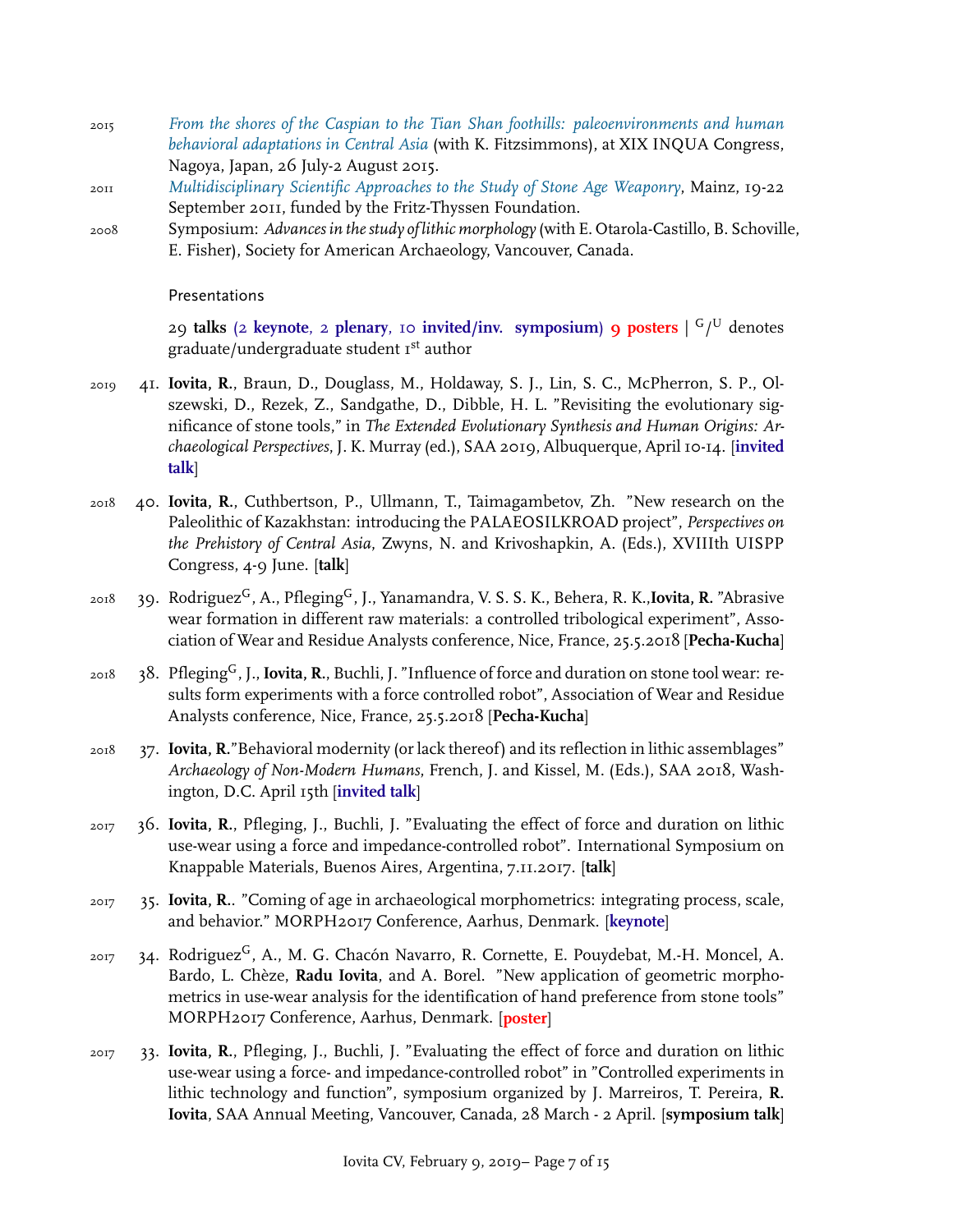- 2017 32. Fitzsimmons, K.E., **R. Iovita**, Sprafke, T., Glantz, M., Horton, K., Beeton, T., Alipova, S., Bekseitov, G., Ospanov, Y., Deom, J.-M., Sala, R., Taimagambetov, Zh. "A chronological framework connecting the early Upper Palaeolithic across the Central Asian piedmont". Paleoanthropology Meetings, Vancouver, Canada, 27-28 March. [**talk**]
- <sup>2015</sup> 31. NoackG, E., Smith, G. M., SchlösserG, N.-M., and **R. Iovita** "New evidence of Early Mesolithic hunting injuries on animal bones from northern Germany".  $9<sup>th</sup>$  International Conference on the Mesolithic in Europe. Belgrade, Serbia. [**talk**]
- 2015 30. **R. Iovita**, K. E. Fitzsimmons, M. Glantz, K. Horton, T. Beeton, S. Alipova, Z. Taimagambetov "A chronological framework for the Palaeolithic in the central Asian loess steppe" *XIX INQUA Congress*, Nagoya, Japan, in Session H21: *Paleoenvironments and human behavioral adaptations in Central Asia*, convened by **R. Iovita** and K. Fitzsimmons. [**talk**]
- 2015 29. Taimagambetov, Z., **R. Iovita**, K. E. Fitzsimmons, T. Sprafke, M. Glantz, S. Temirbekov, S. Alipova, E. Ospanov. "Between the steppes and the mountains: old and new data on human-environmental interactions in Kazakhstan." *XIX INQUA Congress*, Nagoya, Japan, in Session H21: *Paleoenvironments and human behavioral adaptations in Central Asia*, convened by **R. Iovita** and K. Fitzsimmons. [**poster**]
- <sup>2015</sup> 28. PflegingG, J., M. Stücheli, **R. Iovita**, J. Buchli. "Dynamic monitoring in use-wear experiments: the case of motion in hide-scraping." Association of Wear and Residue Analysis (AWRANA) Conference, Leiden, Netherlands. [**session keynote, plenary**]
- 2014 27. **Iovita, R.**, K. Fitzsimmons, M. Glantz, T. Beeton, K. Horton, N.-M. Schlösser, L. Schunk, Z. Taimagambetov. "A reappraisal of the Early Upper Paleolithic assemblages from Maibulak, Kazakhstan." *European Society for the Study of Human Evolution (ESHE)*, Florence, Italy. [**Pecha-Kucha**]
- <sup>2014</sup> 26. SchlösserG, N.-M. and **R. Iovita**. "Exploring Palaeolithic weapon delivery systems using a controlled and realistic experimental setup: preliminary results" *XVII World UISPP Congress*, Burgos, Spain. [**talk**]
- <sup>2014</sup> 25. SchlösserG, N.-M. and **R. Iovita** "Exploring Palaeolithic weapon delivery systems using a controlled and realistic experimental setup: preliminary results" *European Society for the Study of Human Evolution (ESHE)*, Florence, Italy. [**poster**]
- 2014 24. Bailey, S., **R. Iovita**, T. Higham, V. Kharitonov, A. Buzhilova, R. Pinhasi "The power of deciduous teeth in diagnosing taxa: case study of a late surviving Neandertal in the Caucasus." *Paleoanthropology Society*, Calgary, Canada. [**poster**]
- 2013 23. **Iovita, R.**, H. Schönekeß, F. Jäger, and S. Gaudzinski-Windheuser "Identifying weapon delivery systems using macro-fracture analysis and fracture propagation velocity: a controlled experiment." *European Society for the Study of Human Evolution (ESHE)*, Vienna. [**poster**]
- <sup>2013</sup> 22. SchlösserG, N., A. Dobos, K. Weber, A. Ciornei, **R. Iovita** Long-term stability in raw material economic strategies: the case of Dealul Guran, Romania. *European Society for the Study of Human Evolution (ESHE)*, Vienna. [**poster**]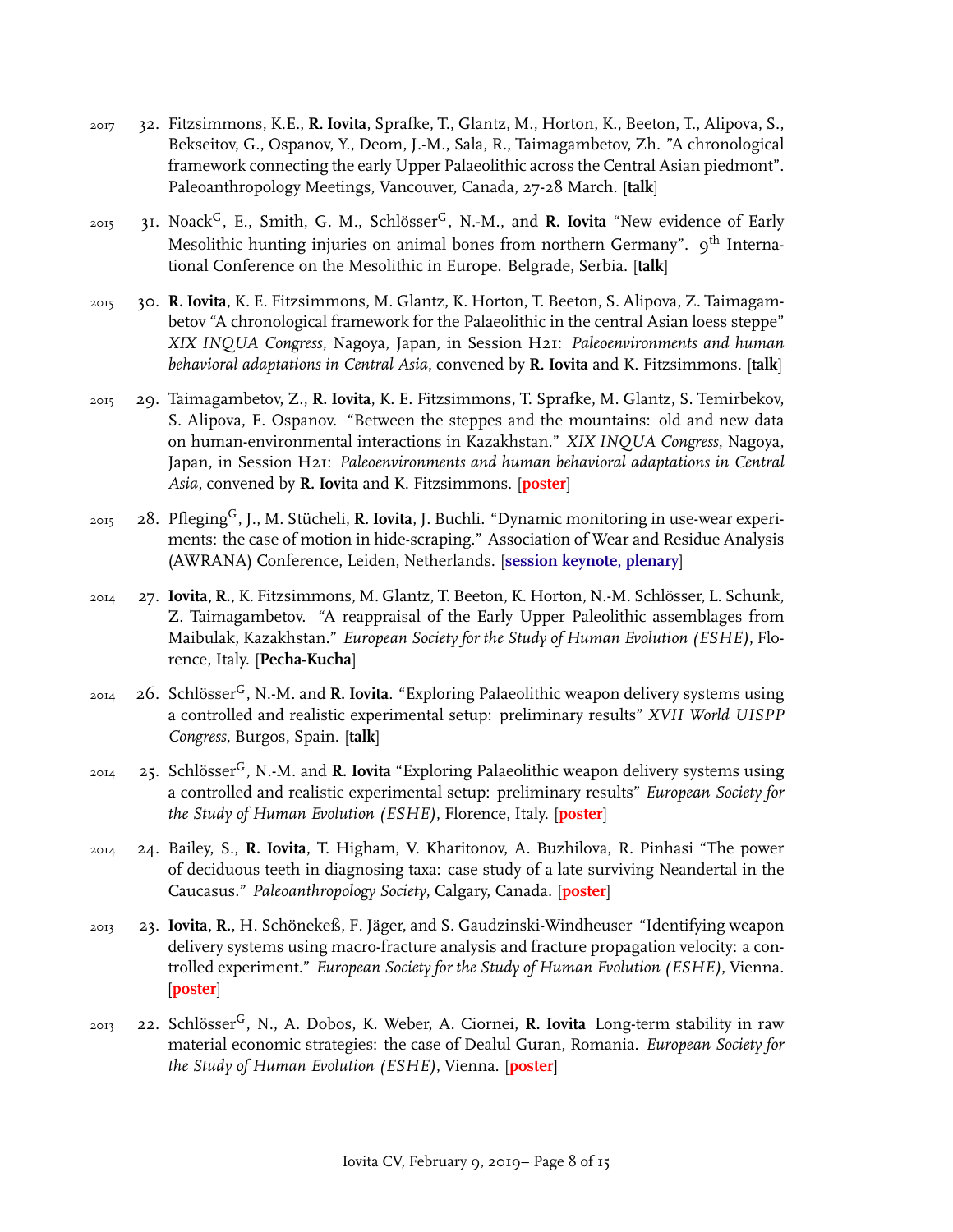- 2013 21. Fitzsimmons, K. E., U. Hambach, D. Veres, **R. Iovita** "The potential for catastrophic impact of the Campanian Ignimbrite (CI) tephra on human evolution: new data from the Lower Danube loess steppe." *European Society for the Study of Human Evolution (ESHE)*, Vienna. [**plenary**]
- 2013 20. Rolett, B., E. West, J. Sinton, and **R. Iovita** "Voyaging in the East Polynesian Homeland: new evidence from the Hawaiki Core Area." *SAA* Annual Meeting, Honolulu, USA. [**talk**]
- 2012 19. Dobos, A., **R. Iovita** "The Lower Paleolithic of Romania revisited: new evidence from the site of Dealul Guran." *Paleoanthropology in the Southern Balkans*. International Symposium, University of Tübingen, Germany. [**invited talk**]
- 2012 18. Fitzsimmons, K.E., **R. Iovita**, A. Dobos, U. Hambach, A. Hilgers, A. Zander. "Integrating records of environmental change and human occupation in the lower Danube loess steppe." *Last glacial palaeogeography and archaeology of the eastern Mediterranean and of the eastern European loess belt*, Aachen, Germany. [**invited talk**]
- 2012 17. **Iovita, R.**, H. Schönekeß, F. Jäger, and S. Gaudzinski-Windheuser "Factors influencing the production of projectile diagnostic impact fracture: results from a new ballistic experimental protocol." *International conference on use-wear analysis*, Faro, Portugal. [**talk**]
- 2012 16. **Iovita, R.**, H. Schönekeß, F. Jäger, and S. Gaudzinski-Windheuser "Investigating Paleolithic projectile armatures and delivery systems: results from a new controlled ballistic experiment." *European Society for the Study of Human Evolution (ESHE)*, Bordeaux. [**poster**]
- 2012 15. Fitzsimmons, K. E., U. Hambach, S. Markovic, A. Dobos, **R. Iovita** "Loess archives as contextual records of prehistoric human migration and environmental change in the Lower Danube loess steppe." *European Society for the Study of Human Evolution (ESHE)*, Bordeaux. [**poster**]
- 2012 14. Fitzsimmons, K. E., **R. Iovita**, A. Dobos, U. Hambach, A. Hilgers, and A. Zander "Prehistoric human migration and environmental change in the Lower Danube loess steppe: perspectives from the Lower through Upper Palaeolithic". *German Geoarchaeology Commission*, Leipzig. [**talk**]
- 2012 13. **Iovita, R.**, K. E. Fitzsimmons, A. Dobos, U. Hambach, A. Hilgers, and A. Zander "Dealul Guran: evidence for the Lower Paleolithic (MIS 11) occupation of the Lower Danube steppe," *Paleoanthropology Society*, Memphis, USA. [**talk**]
- 2012 12. **Iovita, R.** "Aterian tanged tools: scrapers or projectiles tips? A geometric scaling perspective," *The Four Sides Of A Uniface: The Design And Use OfSimple Hafted Stone Tools*, *SAA* Annual Meeting, Memphis, USA. [**invited symposium**]
- 2012 11. **Iovita, R.**, H. Schönekeß, F. Jäger, and S. Gaudzinski-Windheuser "Controlled ballistic experiments with glass replicas of Levallois points: the effects of speed and kinetic energy," *6 th Experimental Archaeology Conference*, York, UK. [**talk**]
- 2011 10. **Iovita, R.**, K. E. Fitzsimmons, A. Dobos, U. Hambach, A. Hilgers, and A. Zander "Dealul Guran: investigations at a newly discovered Lower/Middle Paleolithic locality in southeast Romania," *British Museum Palaeolithic and Mesolithic Conference*, London, UK. [**talk**]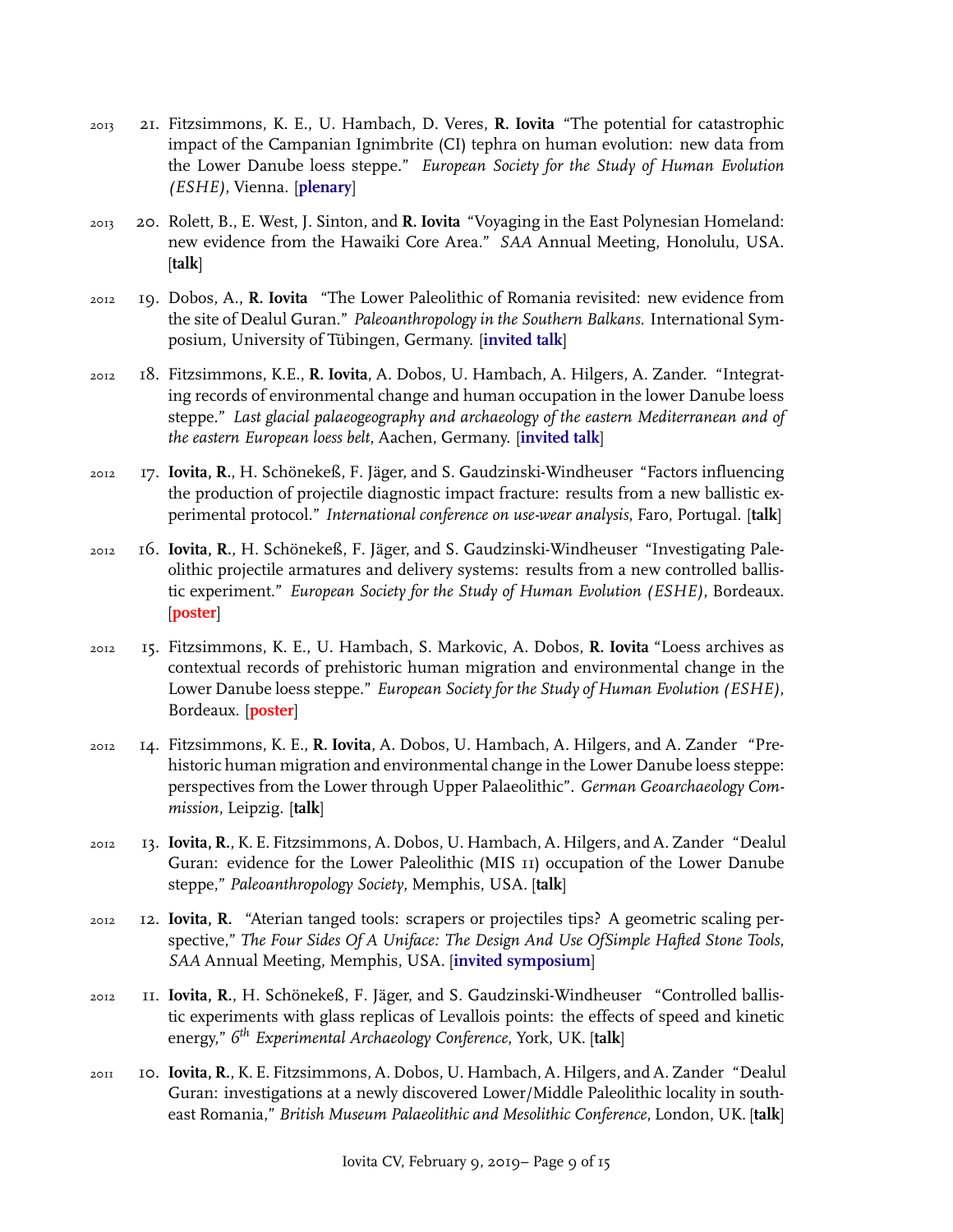- 2011 9. **Iovita, R.**, H. Schönekeß, F. Jäger, and S. Gaudzinski-Windheuser "Controlled ballistic experiments with glass replicas of Levallois points," *Multidisciplinary Scientific Approaches to the Study of Stone Age Weaponry*, Mainz, Germany. [**talk**]
- 2011 8. **Iovita, R.** "Morphological variability in Aterian tanged tools and its implications for the origins of projectile technology," *Paleoanthropology Society*, Minneapolis, USA. [**talk**]
- 2010 7. **Iovita, R.**, K. E. Fitzsimmons,*et al.* "Linking landscape and people: prehistoric environmental change and human migration in the Lower Danube catchment", *Palaeoclimate in the Danube Basin*, Bayreuth, Germany. [**invited**]
- 2010 6. **Iovita, R.**, and S. P. McPherron "The handaxe reloaded: a morphometric reassessment of Acheulian and Middle Paleolithic handaxes", *The Roots of the Middle Paleolithic: An Uniquely Eurasian Evolutionary Experiment*. *SAA* Annual Meeting, St Louis, USA. [**invited symposium**]
- 2010 5. McPherron, S. P. and **R. Iovita** "A morphometric reassessment of Acheulian and Middle Paleolithic bifaces," *Hugo Obermaier Conference*, Leipzig, Germany. [**talk**]
- 2009 4. **Iovita, R. P.** "Made like a biface, used like a scraper: reassessing variability in Middle Paleolithic resharpened tools," *Paleoanthropology Society*, Chicago, IL, USA. [**talk**]
- 2008 3. **Iovita, R. P.** "Reversed ontogenies in stone tools: a new method for investigating uselives of Paleolithic artifacts", in *Analytical Approaches to Paleolithic Technologies*, *SAA*, Vancouver, Canada. [**invited symposium**]
- 2007 2. **Iovita, R. P.** "Relations between bifacial and unifacial industries in the European Middle Paleolithic: a morphometric approach to resharpening patterns." *SAA* Annual Meeting, Austin, USA. [**invited symposium**]
- 2004 1. **Iovita, R. P.**, H. L. Dibble, M. McLaughlin, U. A. Schurmans, and A. Steenhuyse "Modeling cortex in lithic assemblages: an experimental approach." *SAA*, Montreal, Canada. [**talk**]

## Teaching

New York University

(\* denotes new preps)

- 2018 \**Archaeology of Climate Change* undergraduate upper level.
- 2018 \**Lithic Technology* graduate seminar.
- 2017 \**Extinct Landscapes* graduate seminar.
- 2017 \**Archaeology: Early Societies and Culture* undergraduate introduction.
- 2016 \**Archaeology of Modern Human Origins and Dispersal* (with R. White) graduate seminar.
	- University of Mainz

*New courses developed*

2015 *Middle-range approaches in the archaeology of human behavior: ethnoarchaeology and experimental design* [in English and German]. Seminar.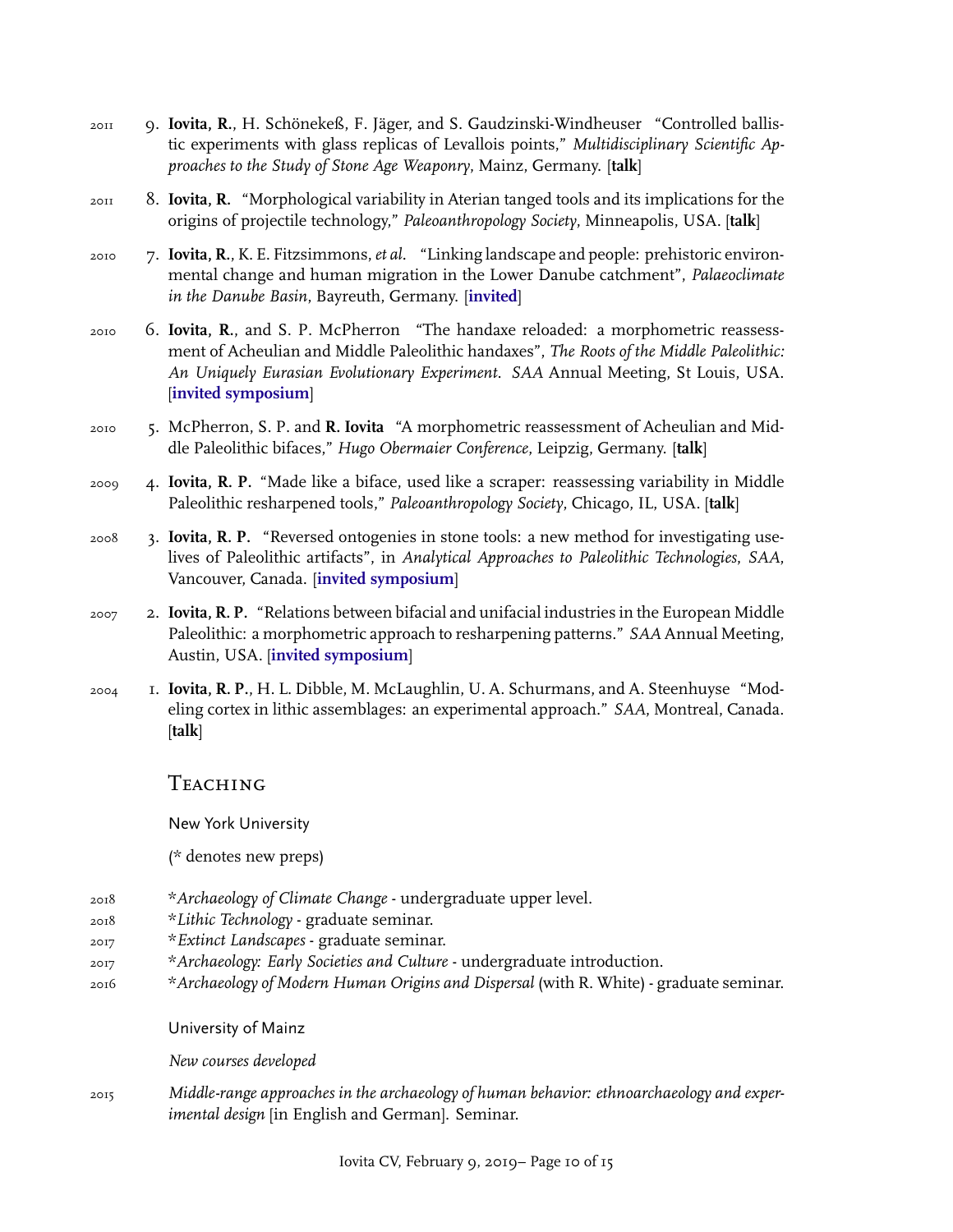- 2014-2016 *The digital site–a practical introduction to data processing on excavations* [in German], Practicum. 2013 *Quantitative Approaches for Archaeologists* [in German], Seminar. 2012 *Stones and Minds: the Archaeology of the Evolution of our Cognitive Capacity* [in German and English]. Seminar. 2012 *Introduction to working in science–Einführung in das wissenschaftliche Arbeiten* [in German]. Short seminar. 2011 *Introductory Statistics for Archaeologists* [in German]. Lecture.
- 2009 *Lithic Analysis* [in English]. Seminar.

#### *Standard courses*

- 2015; 2014 2012 *Prehistory of Europe – an outline* [in German]. Co-taught survey lecture course with S. Gaudzinski-Windheuser, L. Kindler, O. Jöris. 2010-2012 *Field Practicum*. Survey, GIS, excavation in the loess-steppe of Romania.
- 2010 *Long Field Excursion Romania* Archaeological introduction to a region.

## **MENTORSHIP**

Current: 1 postdoctoral, 9 doctoral (4 as chair, 2 as committee member, 3 as external reader), 2 Master's (preliminary committee)

New York University

*Doctoral*

- 2017– Alice Rodriguez (chair)
- 2017– Emily Coco (chair)
- 2017– Elizabeth Fillion (member)
- 2018– Joelle Nivens (member)

*Master's and Bachelor's*

- 2017-2018 Madison J. McCartin, BA Honors (reader)
- 2016-2017 Tanner Kovach, BA Honors (reader)
	- University of Tübingen

*Postdoctoral*

2017-2020 Patrick Cuthbertson

## *Doctoral*

- 2018-2021 Abay Namen (chair)
- 2018-2021 Aristeidis Varis (chair)

University of Mainz

2014-2015 Nina-Maria Schlösser, MA (chair)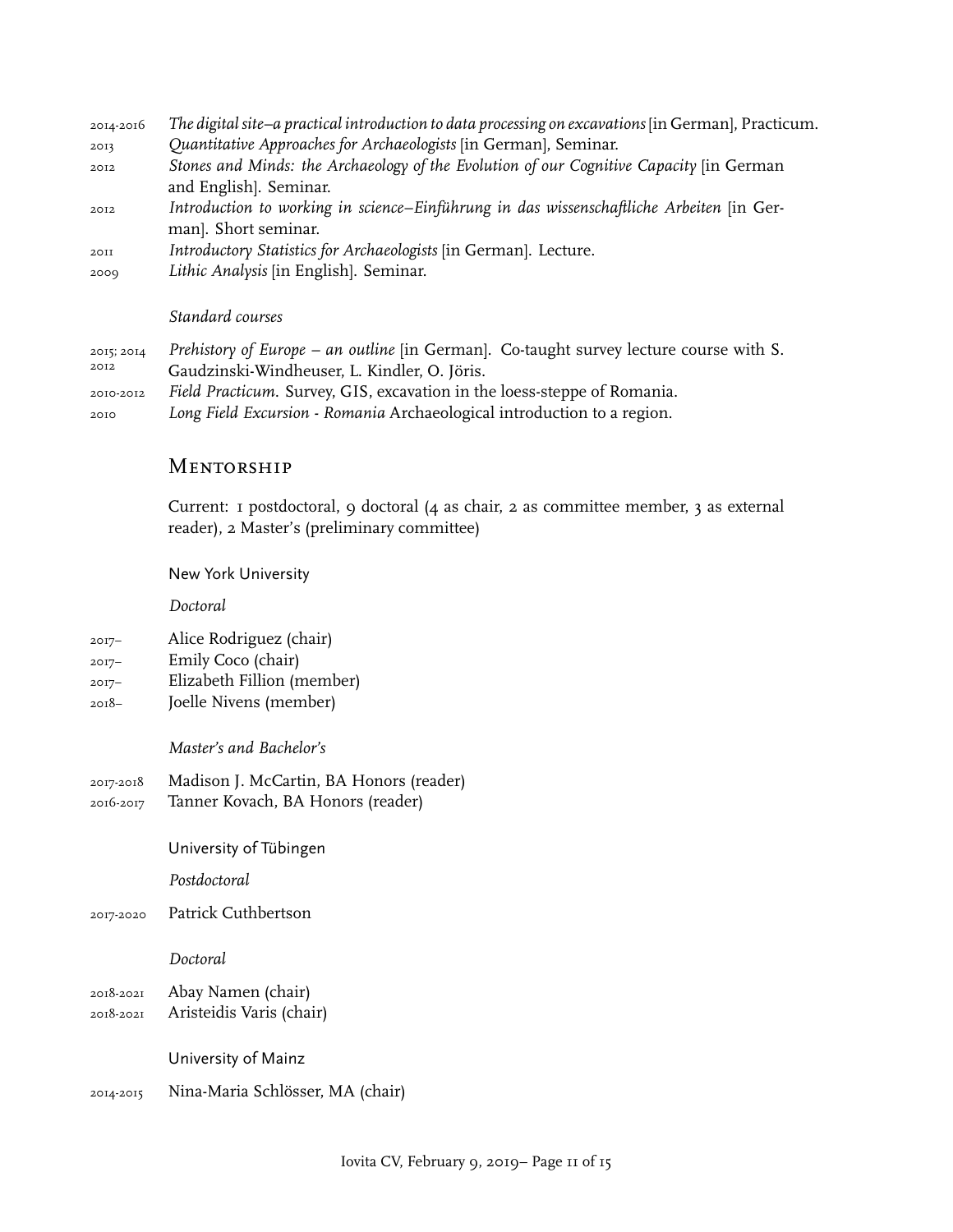#### External committees

*Doctoral*

- 2018– Ruslan Duvanbekov ("N. Gumilev" Eurasian National University, Astana, Kazakhstan, PhD, co-supervised with Zh. Taimagambetov
- 2015-2019 Johannes Pfleging (ETH Zürich), PhD, Co-supervised with Jonas Buchli and Ludovic Righetti (NYU Tandon)
- 2014-2019 Erbolat Ospanov ("al-Farabi" Kazakh National University, Almaty, Kazakhstan, PhD, Cosupervised with Zh. Taimagambetov)

#### *Master's*

2015-2016 Alice Rodriguez (National Museum of Natural History, Paris, MA, co-supervised with A. Borel and E. Pouydebat)

## **Fieldwork**

#### As director

- 2017-2022 [Palaeosilkroad](https://www.palaeosilkroad.eu/) Project. Co-PI: Zh. Taimagambetov (National Museum of Kazakhstan). 2013-2017 *Re-evaluation of the site of Maibulak and survey in the Tien Shan foothills*, Kazakhstan. Co-PIs: Z. Taimagambetov (National Museum of Kazakhstan), K.E. Fitzsimmons (Max Planck Institute for evolutionary Anthropology, Leipzig), G. Bekseitov (al-Farabi Kazakh National University).
- 2011-2012 *Excavations at Dealul Guran*, Romania. [Lower Danube Survey for Paleolithic Sites](http://lodans.wordpress.com/) Project. 2010-2013 *[Lower Danube Survey for Paleolithic Sites](http://lodans.wordpress.com/)*, Romania. Co-PIs: A. Dobos (Institute of Archaeology «Vasile Pârvan», Romanian Academy of Sciences) and K.E. Fitzsimmons (Max Planck Institute for Evolutionary Anthropology, Leipzig).

#### As invited specialist

- 2008-2009 *Neumark-Nord 2*, Middle Paleolithic, Germany. Geometric morphometric analysis of Keilmesser. PIs: S. Gaudzinski-Windheuser and W. Roebroeks.
- 2008 *[Contrebandiers](http://www.oldstoneage.com/smugglers/default.shtml)* excavations, Morocco. *Senior scientist*. Geometric morphometric analysis of Aterian points. PIs: H.L. Dibble, U.A. Schurmans, Abd-el-Jalil el-Hajraoui.

#### Other fieldwork

- 2007-2008 *[Abydos Survey for Paleolithic Sites](http://www.oldstoneage.com/abydos/default.shtml)*, Egypt. PIs: H.L. Dibble, S.P. McPherron, D. Olszewski, and J. R. Smith.
- 2006 *[Jebel Irhoud](http://www.eva.mpg.de/evolution/files/irhoud.htm)* excavations, Morocco. PIs: J.-J. Hublin, S.P. McPherron.
- 2005-2006 *[Abydos Survey for Paleolithic Sites](http://www.oldstoneage.com/abydos/default.shtml)*, Egypt. PIs: H. L. Dibble, S.P. McPherron, D. Olszewski, and J. R. Smith.
- 2005 *[Roc de Marsal](http://www.oldstoneage.com/rdm/index.shtm)*, Dordogne, France. *Assistant field manager*. PI: H.L. Dibble and S.P. McPherron.
- 2004 *[Roc de Marsal](http://www.oldstoneage.com/rdm/index.shtm)*, Dordogne, France. *Assistant laboratory manager*. PIs: H.L. Dibble and S.P. McPherron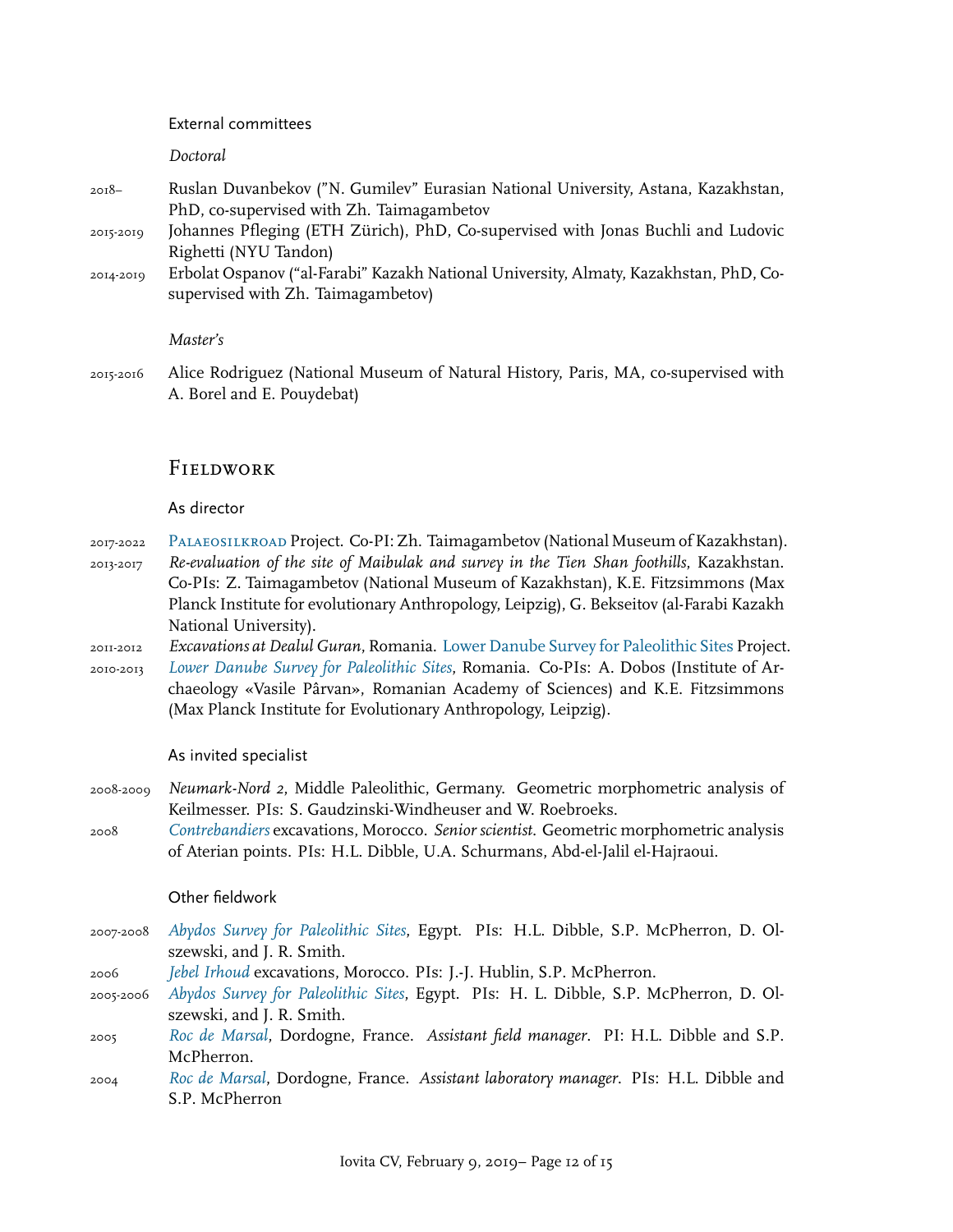- 2004 *[Pech de l'Azé IV](http://www.oldstoneage.com/pechiv/default.shtml)*, Middle Paleolithic, Dordogne, France. *Lithic analyst*.
- 2003 *Poiana Ciresului*, Epigravettian, Romania. PI: M. Cârciumaru.
- 2000 *Polynesian Exchange Networks Project*, Society and Austral Islands, French Polynesia. PIs: B. Rolett and G. Sinton.
- 2000 *Ksiecia Józefa*, Middle Paleolithic, Poland. *Excavation*. PIs: J. Kozlowski, K. Sobczyk.
- 1999 *[Kfar HaHoresh Field School in Prehistoric Archaeology](http://khh.wiki.huji.ac.il/index.php/Main_Page)*, Neolithic, Israel. PI: N. Goring-Morris.
- 1999 *Revadim*, Lower Paleolithic, Israel. *Excavation*. PI: I. Saragusti.

# Editorial and Review Responsibilities

## Editorial Board

2014– *[Ethnoarchaeology: Journal of Archaeological, Ethnographic, and Experimental Studies](http://www.maneypublishing.com/index.php/journals/eth/)*

## Referee for peer-reviewed journals

2015 Outstanding Reviewer for *Quaternary International* (March 2015)

*PNAS* • *Nature: Ecology and Evolution* • *Scientific Reports* • *Current Anthropology* • *Journal of Human Evolution* • *PLoS One* • *Antiquity* • *American Antiquity* • *Journal of Archaeological Science* • *Journal of Anthropological Archaeology* • *Archaeological and Anthropological Sciences* • *Journal of Archaeological Method and Theory* • *Journal of Paleolithic Archaeology* • *Advances in Complex Systems* • *Paleoanthropology* • *Quartär* • *Quaternary International*

## Referee for granting agencies

*National Science Foundation* (NSF), USA (4 proposals) *German Research Foundation* (DFG) (1) *Israel Science Foundation* (2) *National Geographic Society* (2) *Leakey Foundation* (2) *Research Foundation Flanders* (FWO), Belgium (1)

# **SERVICE**

New York University

*University-wide*

2018–2020 FAS Committee on Information, Technology, and Library Services

## *Departmental*

|           | 2018-2019 Archaeology cluster hire (Pleistocene & Holocene) search committee |
|-----------|------------------------------------------------------------------------------|
| 2018-2019 | Undergraduate outreach and curriculum committee                              |
| $2017 -$  | Center for the Study of Human Origins (CSHO) Colloquium Committee            |
| $2017 -$  | <b>Graduate Admissions Committee</b>                                         |
|           | 2017-2018 Committee for Junior Faculty Mentorship                            |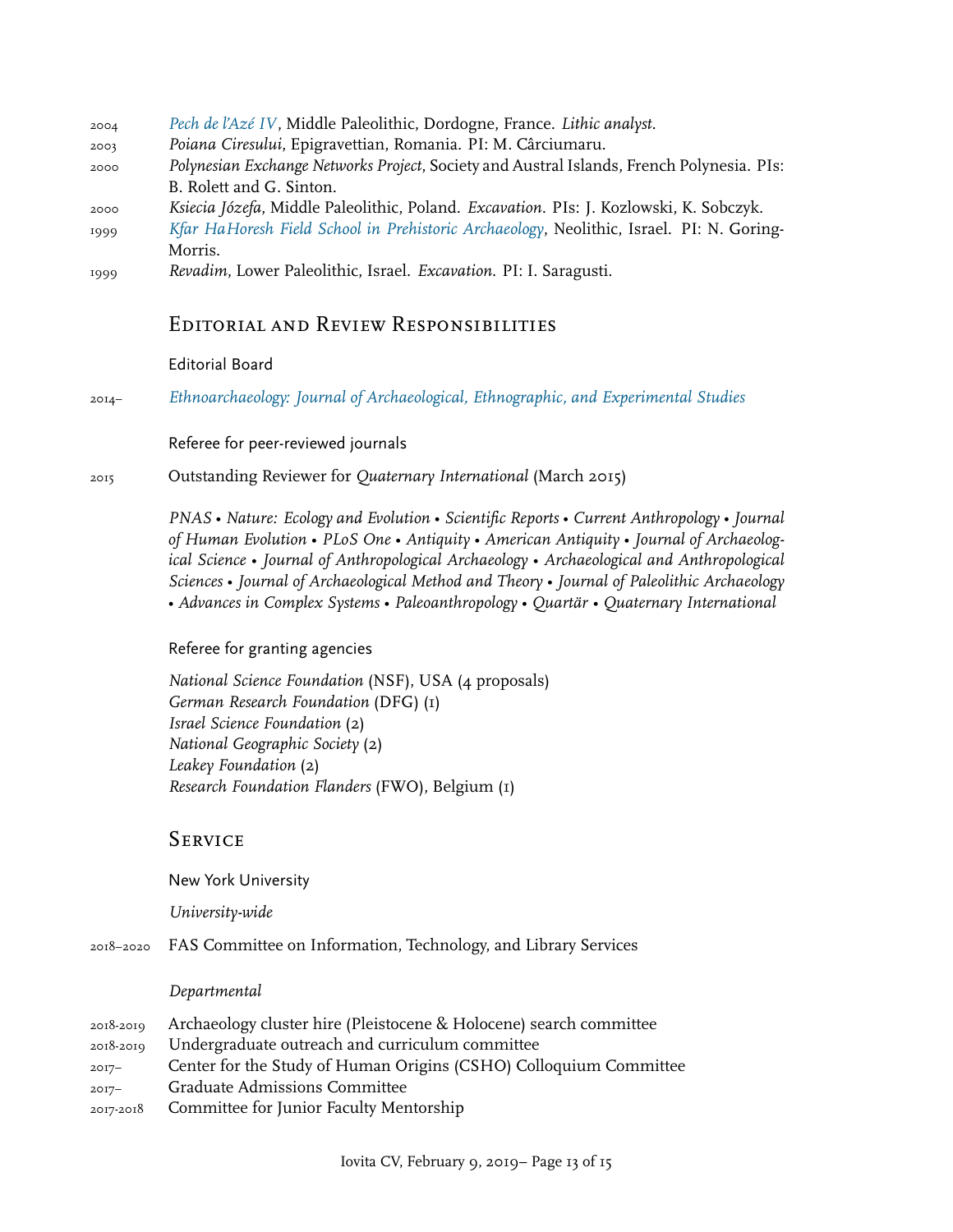2017 Borgman Prize Honors thesis nomination committee 2016-2017 Undergraduate Studies Committee

#### Römisch-Germanisches Zentralmuseum

2014-2016 Scientific Librarian, Monrepos

2013-2014 Member, Process Optimization Group for Research Laboratories of the RGZM

## SELECTED MEDIA COVERAGE OF PROJECTS

### RoboCut Project

[How to trace human evolution with robots](https://www.weforum.org/agenda/2015/04/how-to-trace-human-evolution-with-robots/). *World Economic Forum*, Switzerland [Archaeology robots will explore where no human can.](http://motherboard.vice.com/read/indiana-robot) *Vice Motherboard*, UK [Robot Arm Brings Humanity Back to the Stone Age.](http://spectrum.ieee.org/automaton/robotics/diy/robot-arm-brings-humanity-back-to-the-stone-age) *IEEE Spectrum Automaton*

#### Neandertal Projectile Technology Project

[Ancient deer skeleton may reveal how Neanderthals hunted prey](https://www.sciencemag.org/news/2018/06/ancient-deer-skeleton-may-reveal-how-neanderthals-hunted-prey) *Science* [How to hunt like a Neanderthal](http://blogs.discovermagazine.com/deadthings/2018/06/25/hunt-like-neanderthal/) *Discover Magazine* [Spitze Verteidigung](http://www.dradio.de/dlf/sendungen/forschak/1833280/) *Deutschland Funk* (German National Radio)

#### Lower Danube Survey Project

[Zeugen der Super-Eruption](http://www.lvz.de/Leipzig/Bildung/Zeugen-der-Super-Eruption-Forscher-spueren-Vulkanausbruch-vor-rund-40000-Jahren-nach). *Leipziger Volkszeitung* (German national newspaper) [Kampanischer Ignimbrit](https://de.wikipedia.org/wiki/Kampanischer_Ignimbrit#cite_ref-6) *Wikipedia.de* [Steinzeitliche Eruption verwüstete Südosteuropa](http://www.scinexx.de/newsletter-wissen-aktuell-16352-2013-07-03.html). *Scinexx.de* [Cea mai veche urma a civilizatiei antice pe teritoriul României.](http://www.ziuaconstanta.ro/rubrici/ziua-satelor/cea-mai-veche-urma-a-civilizatie-antice-pe-teritoriul-romaniei-descoperire-arheologica-de-exceptie-la-pestera-16980.html) *Ziua* (Romanian daily newspaper)

#### Kazakh Project

[Bliz Almaty arkheologi izuchayut stoyanku kamennogo veka](http://www.zakon.kz/kazakhstan/4557038-bliz-almaty-arkheologi-izuchajut.html). *Kazakh National Television*

# PUBLIC OUTREACH

- <sup>2017</sup> mvr2.1 "Forward to the Past: using modern technology to reconstruct ancient technical gesture", public lecture at PioneerWorks, Brooklyn, NY, February 23, 2017.
- <sup>2015</sup> Lecture Series: *Archaeometry and Forensic Science equal techniques on different time scales*. "Surfaces - not superficially examined: understanding traces of human activity and how robotics can come to the rescue" (in German). Mainz, 26 June 2015
- <sup>2012</sup> Sparkasse Lecture Series "On a journey with the Stone Age Weapons Inspector" (in German). Neuwied, 22 May 2012 [LINK]